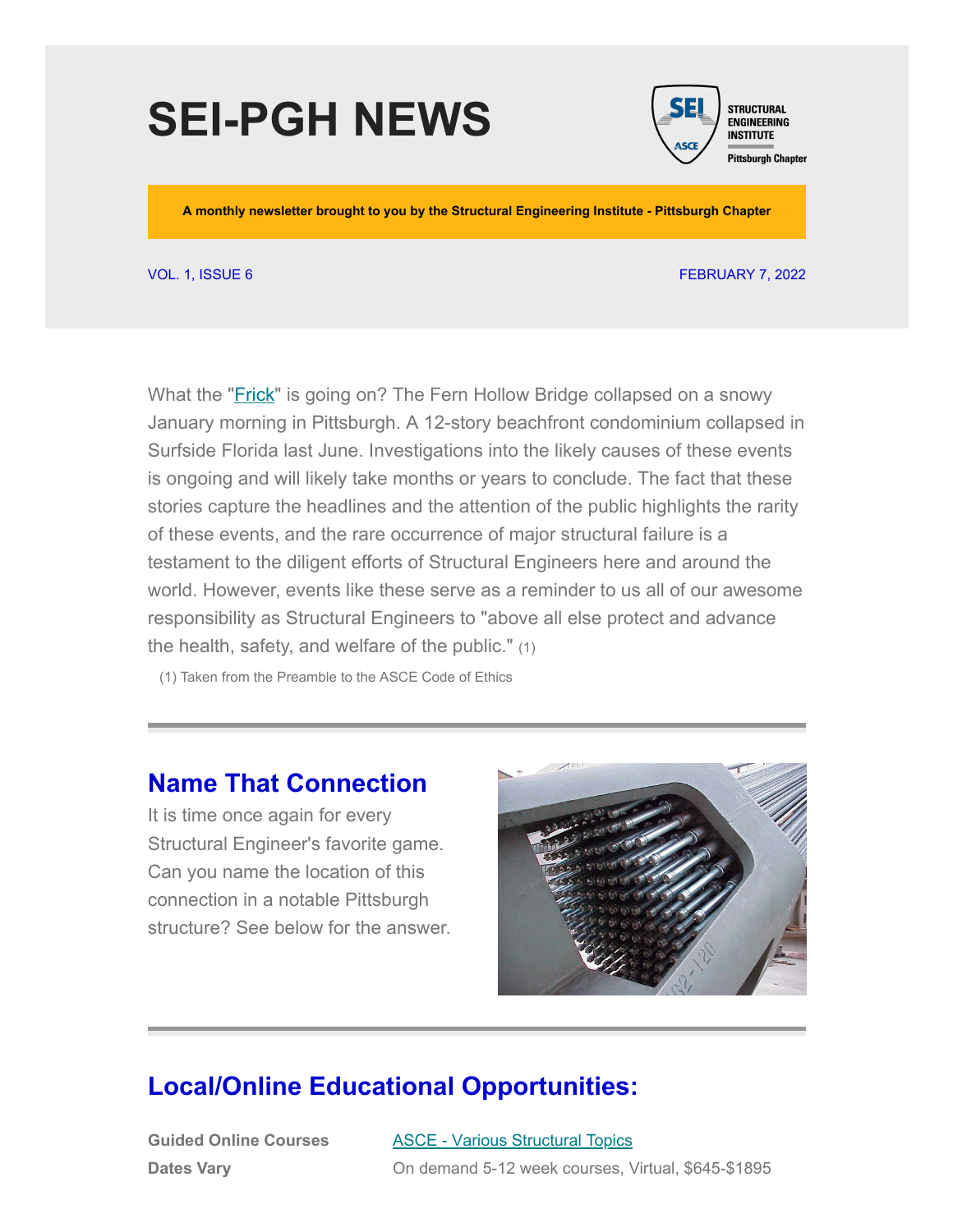| <b>Tue 2/8</b>  | NCSEA - 2021 IBC Significant Structural Changes - Part        |
|-----------------|---------------------------------------------------------------|
| 1.5 PDH         | 1: Loads and Special Inspections                              |
|                 | 1-2:30 PM, Virtual, \$250-\$300                               |
| <b>Wed 2/9</b>  | <b>SEI-Pgh Webinar - Design/Construction of the I-</b>        |
| 1.0 PDH         | 579 Urban Open Space 'Cap' Project                            |
|                 | 12-1 PM, Virtual. \$0-\$10                                    |
| <b>Wed 2/16</b> | <b>ASCE - Significant Changes to the Wind Load Provisions</b> |
| 1.0 PDH         | of ASCE 7-22 - Part 3 of 3                                    |
|                 | 12-1 PM, Virtual, \$99-\$129                                  |
| <b>Sat 2/19</b> | <b>ASCE Pittsburgh - E-week ASCE Awards Dinner</b>            |
| 0 PDH           | 5:10-9 PM, ESWP, \$25-\$300                                   |
| <b>Tue 2/22</b> | <b>NCSEA - Structural Engineering Considerations for Mid-</b> |
| 1.5 PDH         | <b>Rise, Light Wood Frame Buildings</b>                       |
|                 | 1-2:30 PM, Virtual, \$250-\$300                               |
| <b>Wed 2/23</b> | <b>ASCE - Alternative Designs for Anchorage to Concrete</b>   |
| 2.0 PDH         | 11:30 AM-1 PM, Virtual, \$99-\$159                            |
| <b>Thu 2/24</b> | <b>AISC - Principles and Practice in Seismic Design</b>       |
| 1.5 PDH         | 1:30-3 PM, Virtual, \$55-\$100                                |
| <b>Mon 2/28</b> | <b>ASCE - Evaluation of Building Structural Stability - A</b> |
| 2.0 PDH         | <b>Qualitative Approach</b>                                   |
|                 | 11:30 AM-1 PM, Virtual, \$99-\$159                            |
| <b>Tue 3/1</b>  | <b>ACI - Durable Repair of Corroding Structures: Case</b>     |
| 1.0 PDH         | <b>Studies Part 2</b>                                         |
|                 | 1-2 PM, Virtual, \$0-\$39                                     |
| Thu 3/10        | NCSEA - 2021 IBC Significant Structural Changes - Part        |
| 1.5 PDH         | 2: Foundations and Materials                                  |
|                 | 1-2:30 PM, Virtual, \$250-\$300                               |
| Thu 3/17        | <b>ASCE - AI for Detecting Structural Problems</b>            |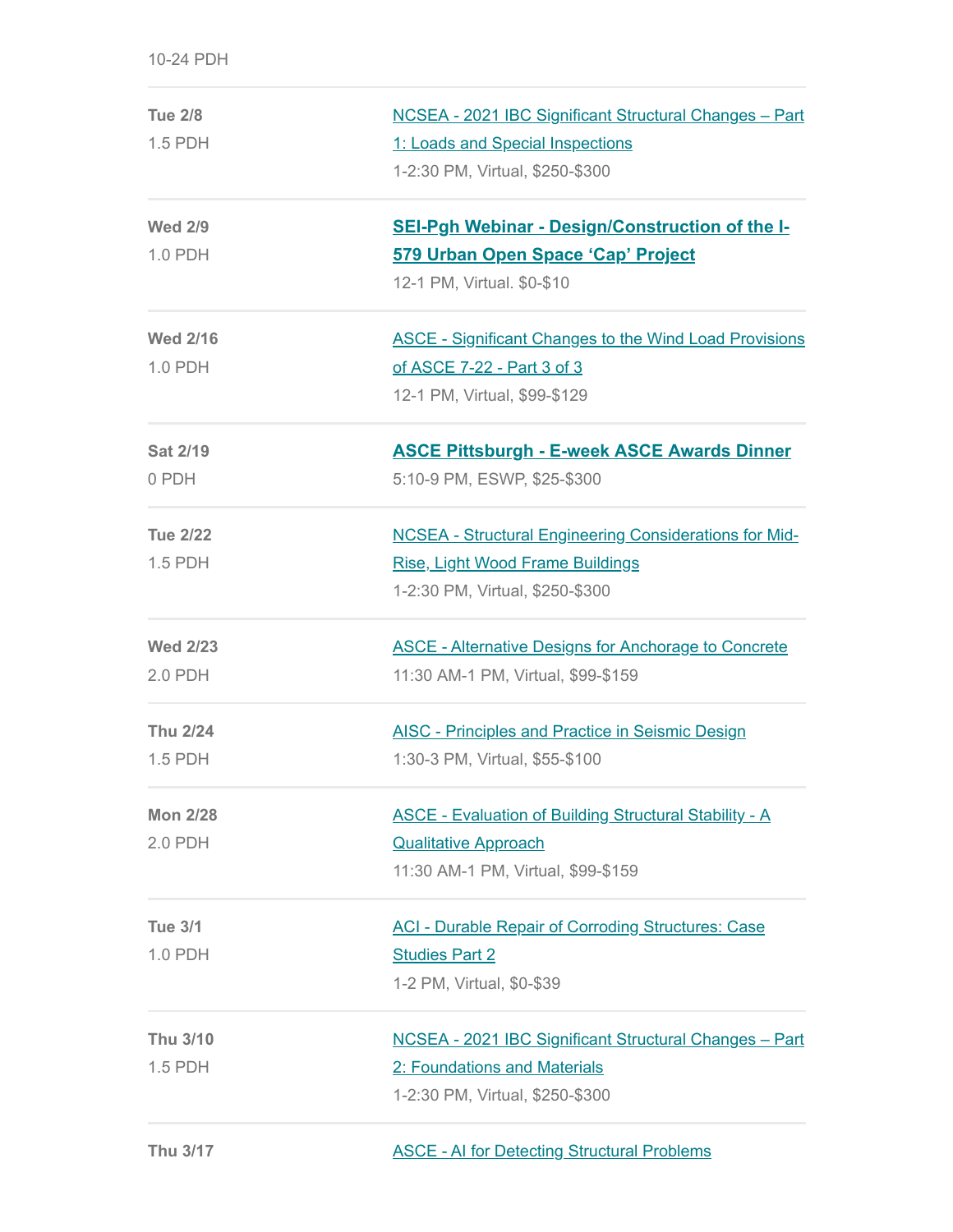| Tue 4/5   | ACI - Nondestructive Testing Methods for Evaluation of |
|-----------|--------------------------------------------------------|
| $1.5$ PDH | <b>Structural Concrete</b>                             |
|           | 1-2:30 PM, Virtual, \$0-\$39                           |

#### **Out-of-Town Educational Opportunities:**

| Mon 2/14-Thu 2/17 | 2022 NCSEA Structural Engineering Summit        |
|-------------------|-------------------------------------------------|
| ≤27.5 PDH         | New York, NY, \$995-\$1295                      |
|                   | (Virtual Events 1/31-2/24, \$295-\$500)         |
|                   |                                                 |
| Wed 3/9-Sat 3/12  | 2022 ASCE: CI & CRC Joint Conference            |
| PDH TBD           | Arlington, VA, \$300-\$1050                     |
|                   |                                                 |
| Wed 3/23-Fri 3/25 | 2022 NASCC: The Steel Conference                |
| ≤17.5 PDH         | Denver, CO, \$0-\$780                           |
| Sun 3/27-Thu 3/31 | <b>2022 ACI Concrete Convention</b>             |
|                   |                                                 |
| PDH TBD           | Orlando, FL, \$20-\$1049                        |
| Tue 4/5-Fri 4/8   | 2022 Steel Erectors Association of America 50th |
| PDH TBD           | <b>Anniversary Convention</b>                   |
|                   | Charleston, SC, \$625-\$785                     |
| Wed 4/20-Sat 4/23 | 2022 SEI/ASCE Structures Congress               |
| ≤14.5 PDH         | Atlanta, GA, \$305-\$1195                       |
|                   |                                                 |

## **Name That Connection**

#### **Answer**

The suspension cable end connection shown above is one of many that support the roof of the David L. Lawrence Convention Center, the largest LEED Gold Certified convention center when it was completed in 2003 (recertified LEED Platinum in 2012 and 2017).

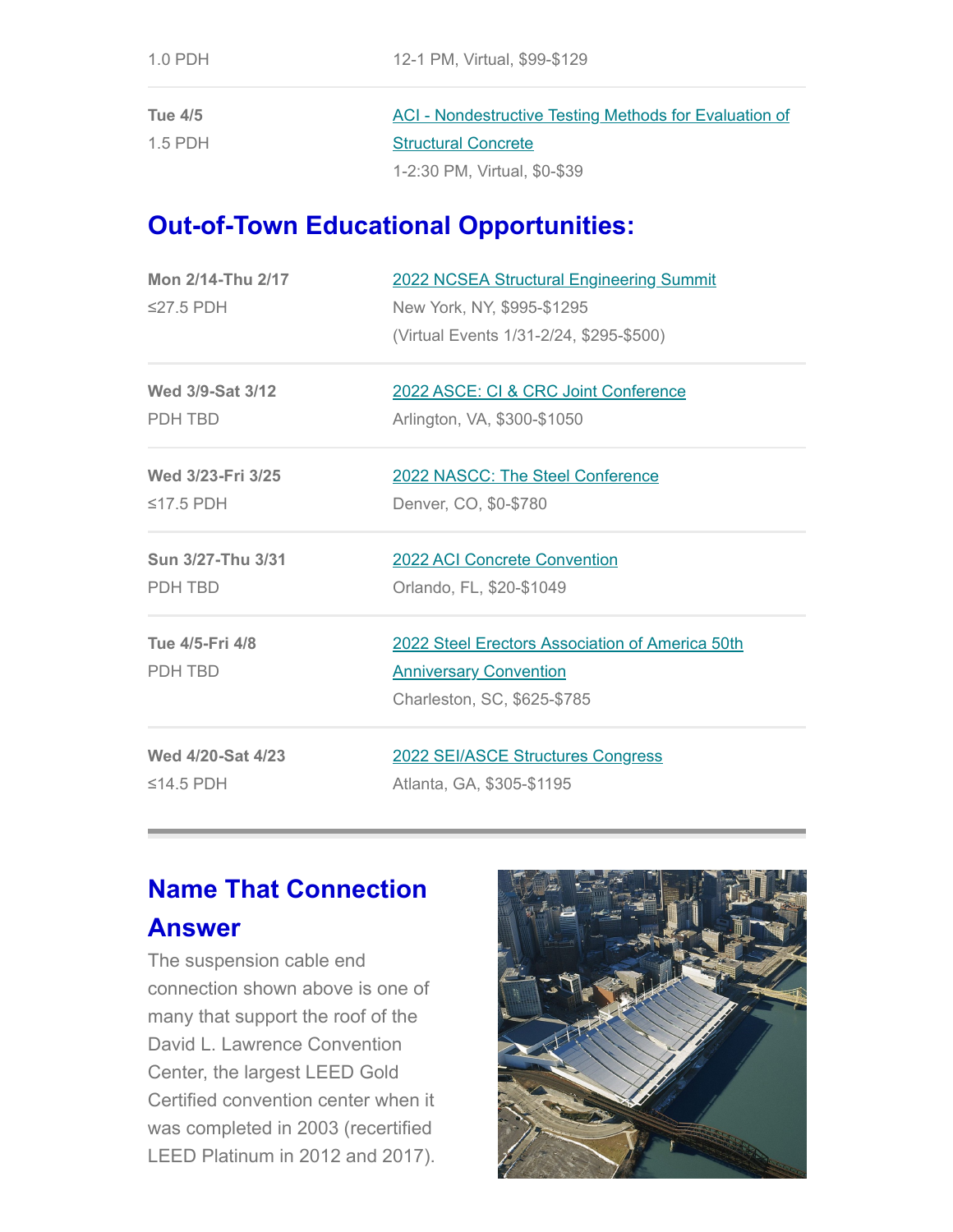Photo from https://vinoly.com/works/david-llawrence-convention-center/



### **Judgement Day**

Want to meet and interact with some of the brightest engineering students from the region? Pitt ASCE is looking for judges for the Steel Bridge Regional Competition on Thursday 4/8. Email Brad Byrom at [SEI.Pittsburgh@gmail.com](mailto:SEI.Pittsburgh@gmail.com?subject=Interested%20in%20being%20a%20judge%20for%20Steel%20Bridge) for more info. (Photo from 2019 SSBC National Finals. Photo Credit: Steve Buhman, New Leaf Studio)

## **Congrats 2022 Fellows**

Congratulations to all of the 2022 SEI members that attained the Fellow grade of membership, including our very own John E. Kennelly, P.E., S.E., F.SEI, M.ASCE!



# **2022 Section Member Drive is Underway!**

Last year, the Philippines Section was the fastest growing ASCE Section, with a growth of 3.67%. Let's see if Pittsburgh can do better than that in 2022! Remember that for each new ASCE professional member that you refer that ends up joining, you get a **\$50 Amazon.com gift card**\*. If you are the top domestic recruiter, you would also get a **\$500 grand prize gift card**\*. Your professional referral also gets a **50% discount** on their Society dues! So, go out and find those new ASCE members and be sure to tell them to pick SEI as